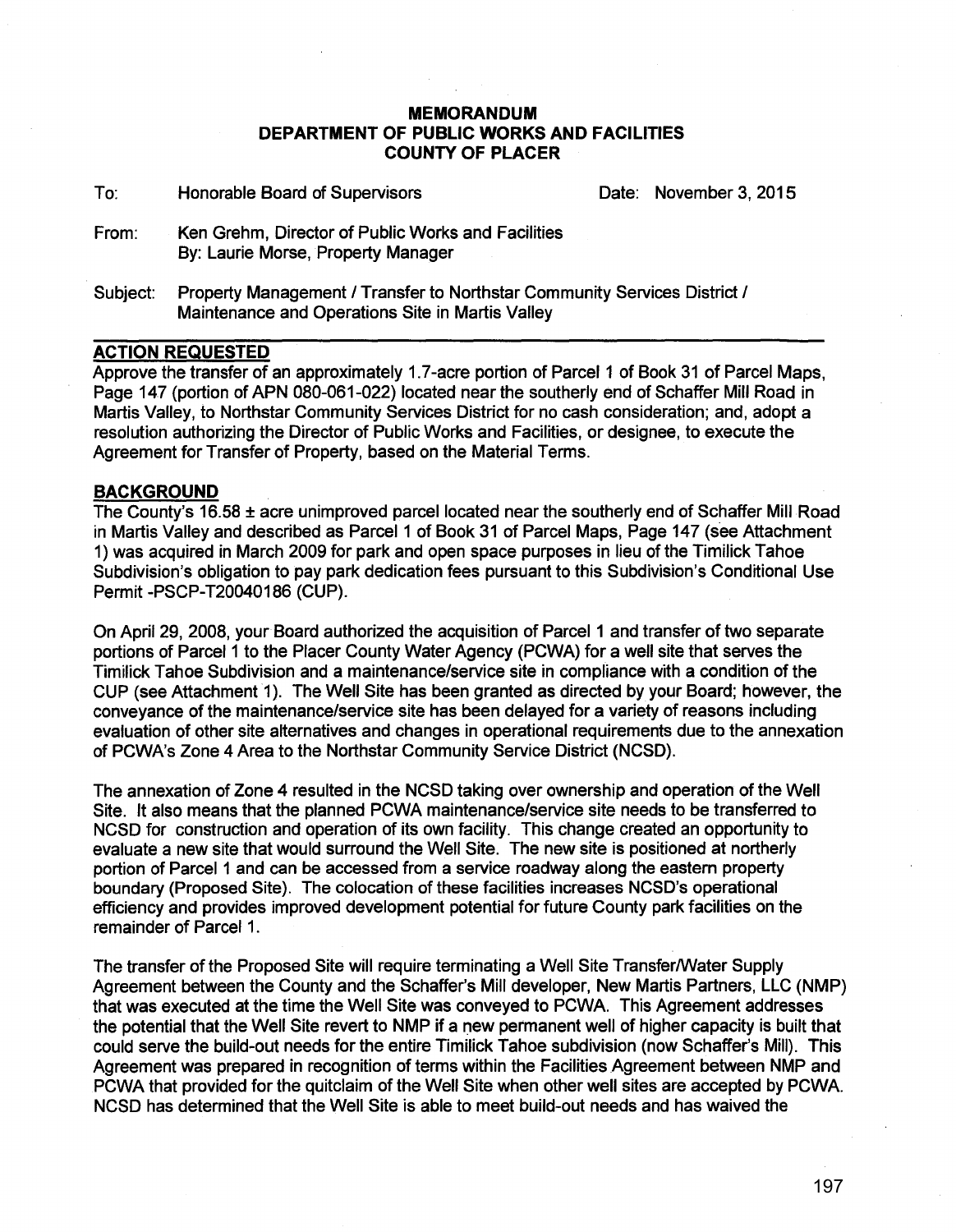requirement for a higher capacity well. NMP has indicated that it no longer requires this reversion clause due to this well's capacity to serve its development. The attached material terms require NCSD to provide acceptable documentation from NMP to verify its agreement to relinquish its rights to receive the Well Site by quitclaim.

Property Management has successfully negotiated terms with the NCSD for the transfer of the Proposed Site to NCSD (See Attachment 2 - Resolution, Exhibit A- Material Terms). The Material Terms address the termination of the Well Site Agreement and removal of reversion clauses in the Facility Agreement between NCSD and NMP. NCSD will be obligated to execute a road maintenance agreement associated with use of the access road, and to reserve a multi-use trail easement along Schaffer Mill Road. NCSD will be required to pay all escrow and title costs associated with the transaction. NCSD will also prepare a record of survey showing survey monuments that delineate the Proposed Site following close of escrow.

To proceed with the property transfer, it is necessary for your Board to adopt the attached Resolution authorizing the Director of Public Works and Facilities, or designee, to execute and implement all documents necessary to complete the transaction, subject to the attached Material Terms (see Material Terms). This transaction has been publicly noticed pursuant to Government Code section 6061.

### ENVIRONMENTAL CLEARANCE

An Environmental Impact Report (EIR) was prepared for Timilick Tahoe Subdivision pursuant to the provisions of the California Environmental Quality Act (CEQA). The final EIR was certified by the Planning Commission on June 24, 2004. It can also be seen with certainty the requested action of the Board will have no significant impact under CEQA Guidelines Section 15061(b)(3), and the Board action is exempt from CEQA and does not require further CEQA review. The actions taken by your Board to approve the transfer of property with NCSD does not provide entitlements for the construction of any improvements associated with the Proposed Site. Any such construction will be subject to applicable CEQA environmental review and permit processes.

#### FISCAL IMPACT

Approval of this transfer will result in no new net additional costs to the County since NCSD will be responsible for all escrow and title costs, and its own administrative and consulting fees associated with this transaction. Funding for costs associated with the finalization of transactional documents is available in the Property Management Division FY 2015-16 Final Budget.

ATTACHMENT 1 - PROPERTY DEPICTION ATTACHMENT 2 -RESOLUTION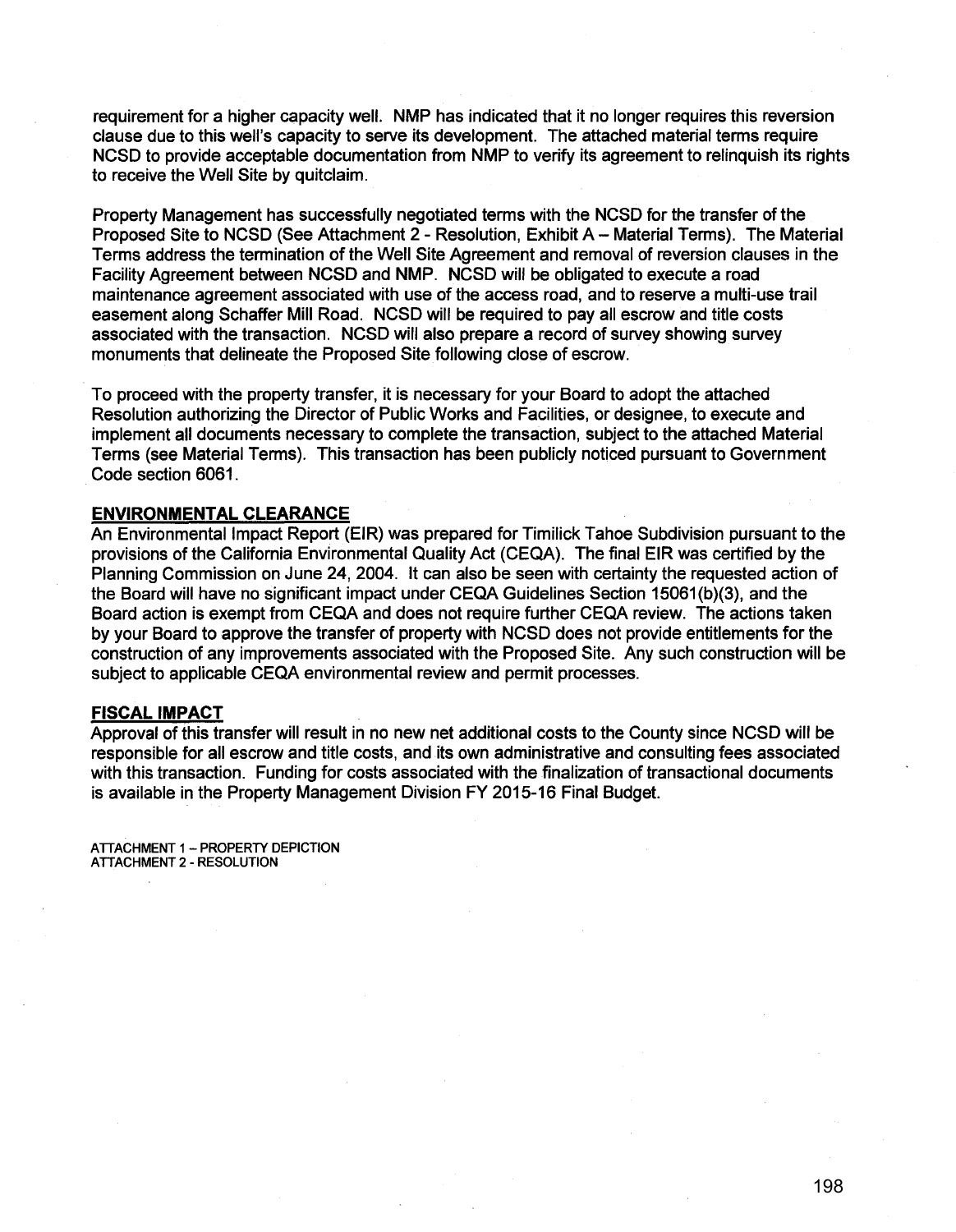### Attachment 1

PROPERTY DEPICTION

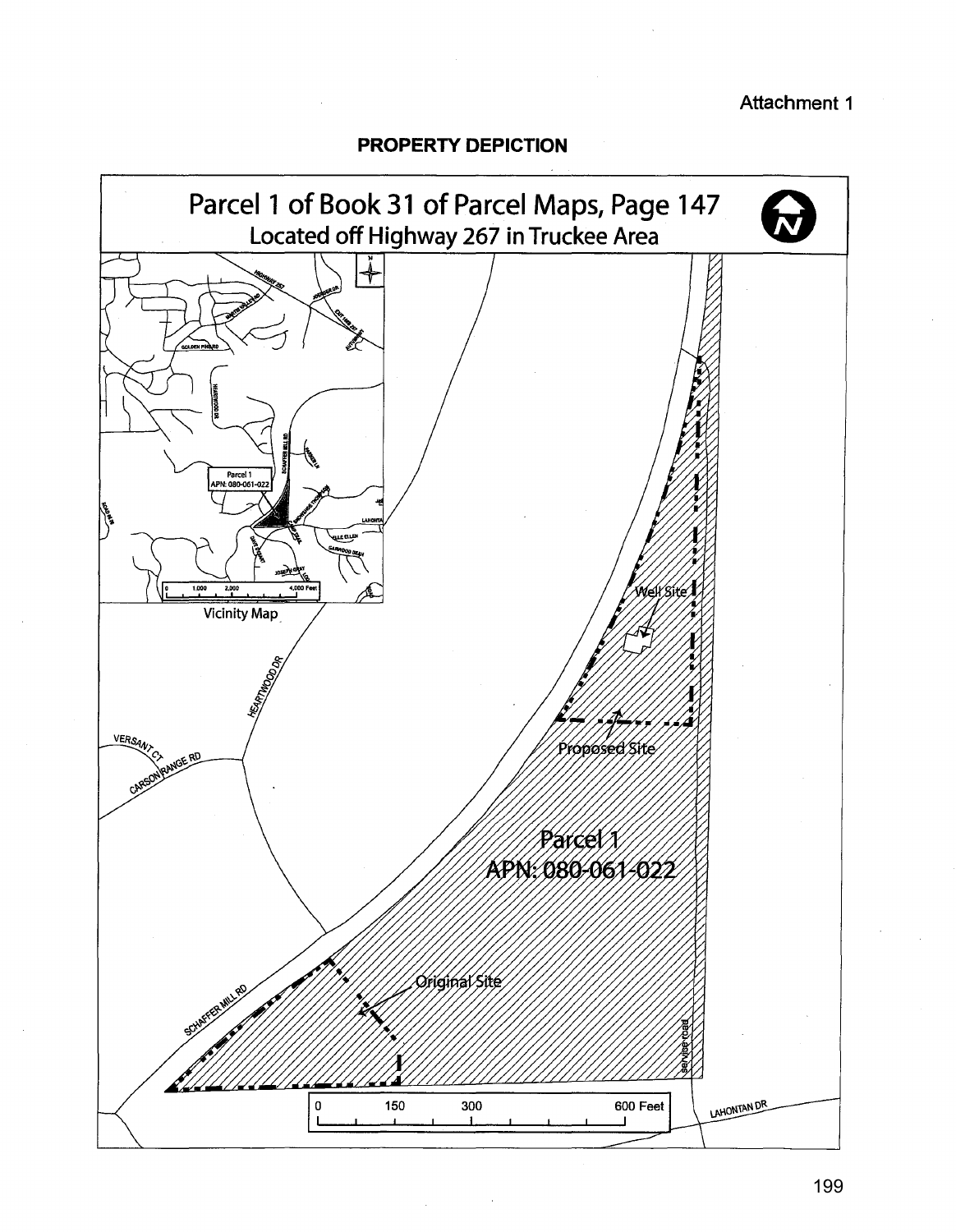# **Before the Board of Supervisors County of Placer, State of California**

In the matter of:

Resol. No: \_\_\_\_\_\_\_\_\_\_\_\_\_\_\_\_\_\_

A Resolution authorizing the Director of Public Works and Facilities, or designee, to transfer a portion of Parcel1 of Book 31 of Parcel Maps, Page 147 to Northstar Community Services District.

The following Resolution was duly passed by the Board of Supervisors of the County of Placer at

a regular meeting held **All Accord Container and Container** by the following vote on roll call:

Ayes:

Noes:

Absent:

Signed and approved by me after its passage.

Attest:

Chair, Board of Supervisors

Clerk of said Board

WHEREAS, on April29, 2008, your Board approved a Resolution (No. 2008-103) authorizing the acquisition of Parcel 1 of Book 31 of Parcel Maps, Page 147 (Parcel 1) for County park site and open space use; and

WHEREAS, said Resolution also authorized the grant, in fee, two separate portions of Parcel 1 to the Placer County Water Agency (PCWA) for a well site that serves the Timilick Tahoe Subdivision and a one ± acre maintenance/service site at the southwestern side of Parcel 1; and

WHEREAS, on March 23, 2009, the County accepted title to Parcel 1; and

WHEREAS, the well site has been transferred to PCWA but the conveyance of the maintenance/service site to PCWA has been delayed; and

WHEREAS, the annexation of PCWA Zone 4 by North Star Community Services District (NCSD) resulted in the NCSD taking over ownership and operation of the well site and the need to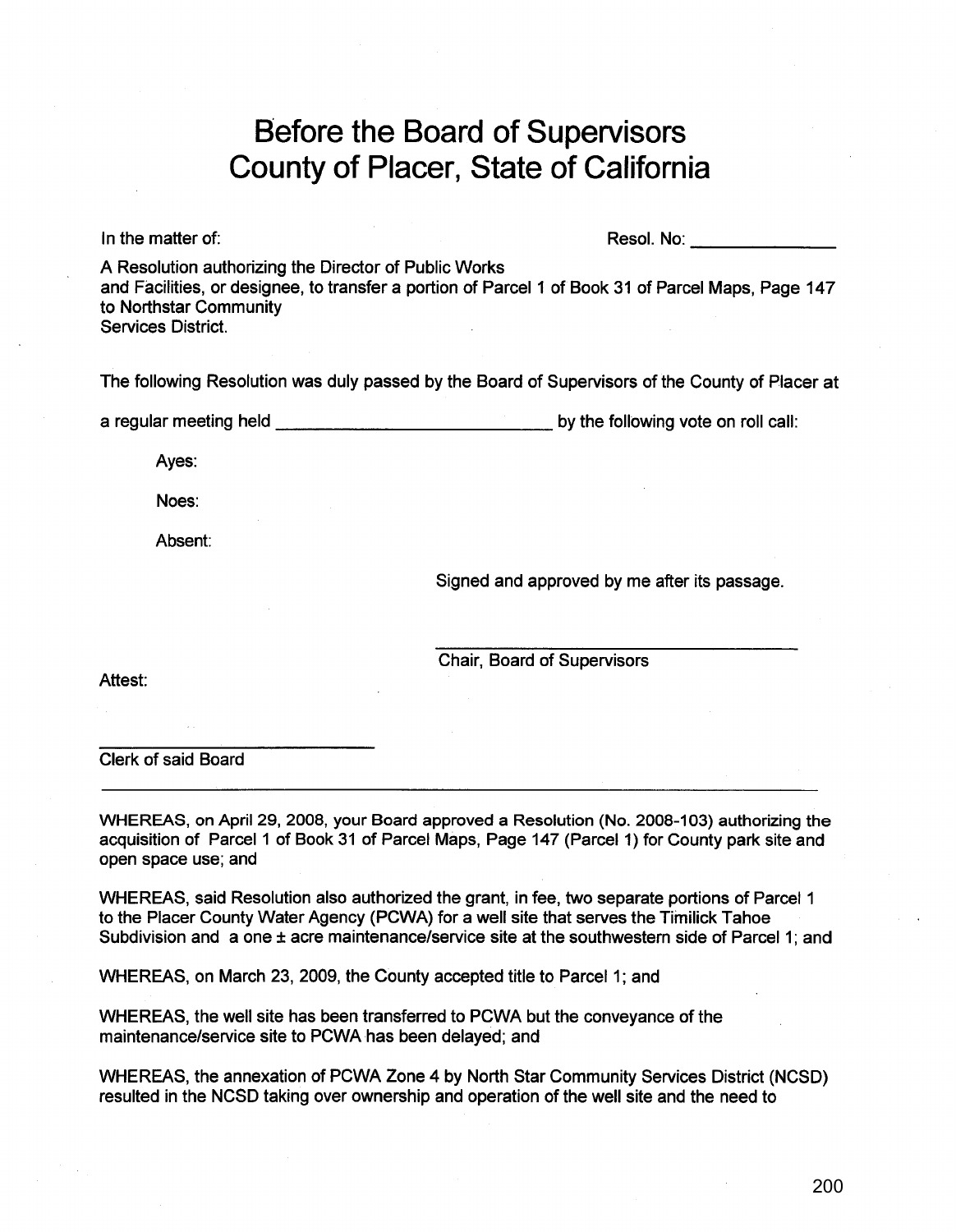# RESOLUTION# \_\_\_\_\_\_ \_ Page2

transfer the proposed maintenance/service site to NCSD for construction and operation of its own facility; and

· WHEREAS, improved more desirable location for the maintenance/service facility at the northern end of Parcel 1, comprised of approximately 1.7 acres, has been evaluated and determined acceptable by NCSD and the County (NCSD Property); and

NOW, THEREFORE, BE IT RESOLVED, the Placer County Board of Supervisors does hereby delegate authority to the Director of Public Works and Facilities, or designee, to execute an Agreement for Transfer of Property based on the Material Terms (See Exhibit A), and to take all other actions necessary to effectuate the transfer; and does hereby consent to the granting and recordation of any documents necessary to complete the transfer of the NCSD Property.

EXHIBIT A- MATERIAL TERMS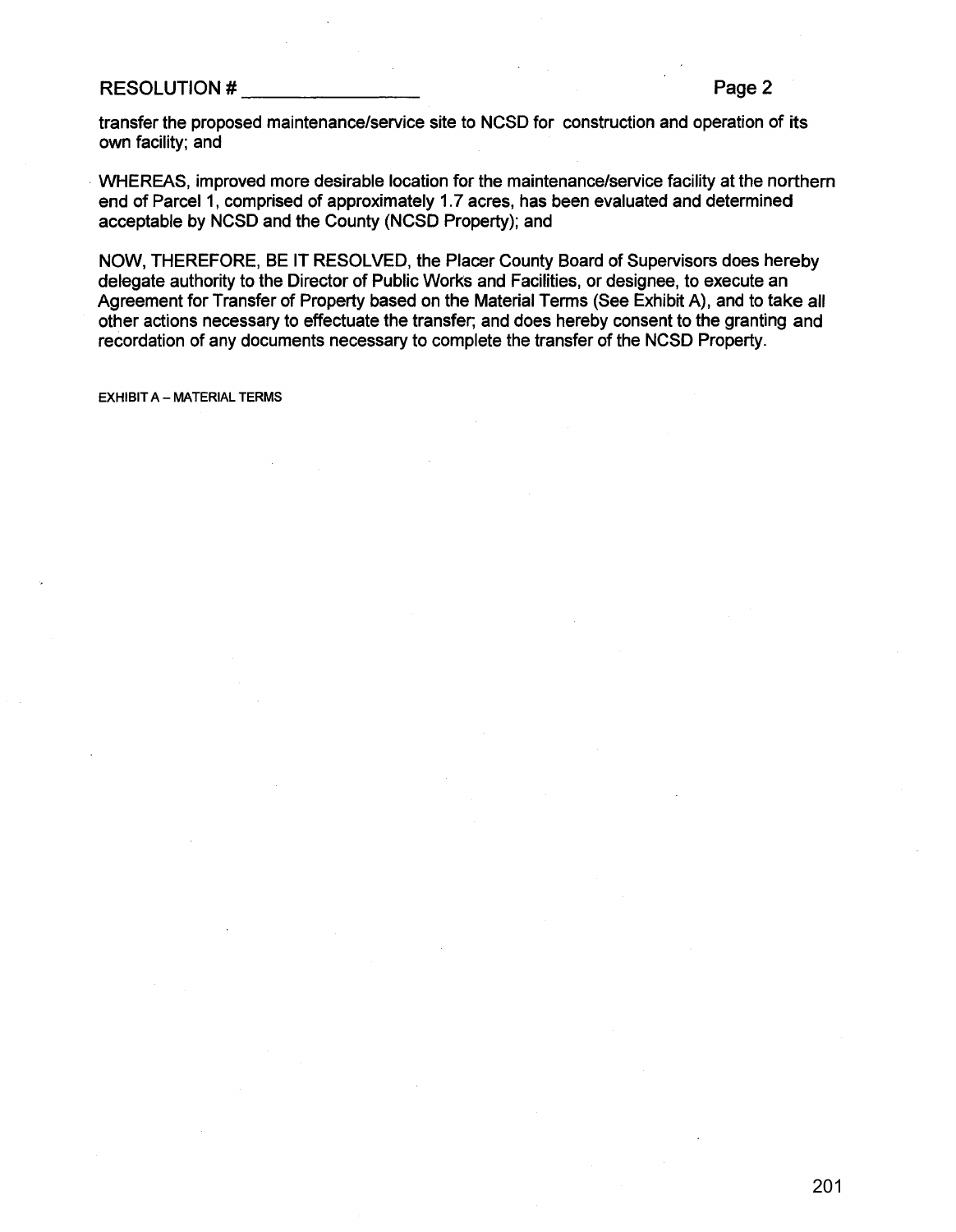## **MATERIAL TERMS Agreement for Transfer of Property**

- 1. NCSD Property: An approximately 1.7 acre portion of Parcel1 of Book 31 of Parcel Maps, Page 147, also referred to as a portion of APN 080-061-022, located east of Schaffer Mill Road in the Truckee area of Placer County, as deeded to the County of Placer and recorded in Document No. 2009-0022895, Official Records of Placer County and generally depicted in\_ the Site Plan titled "NCSD Martis Valley M&O Facility'' dated October 6, 2015 and Exhibit A attached hereto (the "NCSD ' PROPERTY"). Said NCSD PROPERTY shall also consist of the tract of land conveyed in the grant deeds to Placer County Water Agency (PCWA), recorded in Document Nos. 2008-0088523 and 2013-0000225, Official Records of Placer County and, as generally depicted in Exhibit A (the 'Well Site").
- 2. Involved Entities: The Involved Entities associated with the Agreement for Transfer of Property (Transfer Agreement) are as follows:

a) Parties: The County of Placer, a political subdivision of the State of California ("COUNTY") and Northstar Community Services District, a public body ("NCSD"), hereinafter referred to individually as PARTY or collectively as PARTIES.

b) Relevant Entities: The PARTIES acknowledge and agree that the following entities referred to in the Transfer Agreement are:

- i) Martis Valley Associates (MVA) was the developer of the Timilick Tahoe subdivision at the time the COUNTY approved this Subdivision's Conditional Use Permit - PSCP-T20040186 ("CUP").
- ii) New Martis Partners, LLC ("NMP") purchased and was assigned all previous agreements and property from MVA associated with the project known as Timilick Tahoe subdivision, now known as Schaffer's Mill.
- iii) Placer County Water Agency ("PCWA") was the provider of water service to the Timilick Tahoe (now Schaffer's Mill) until September 30, 2015 when the water system was conveyed to NCSD pursuant to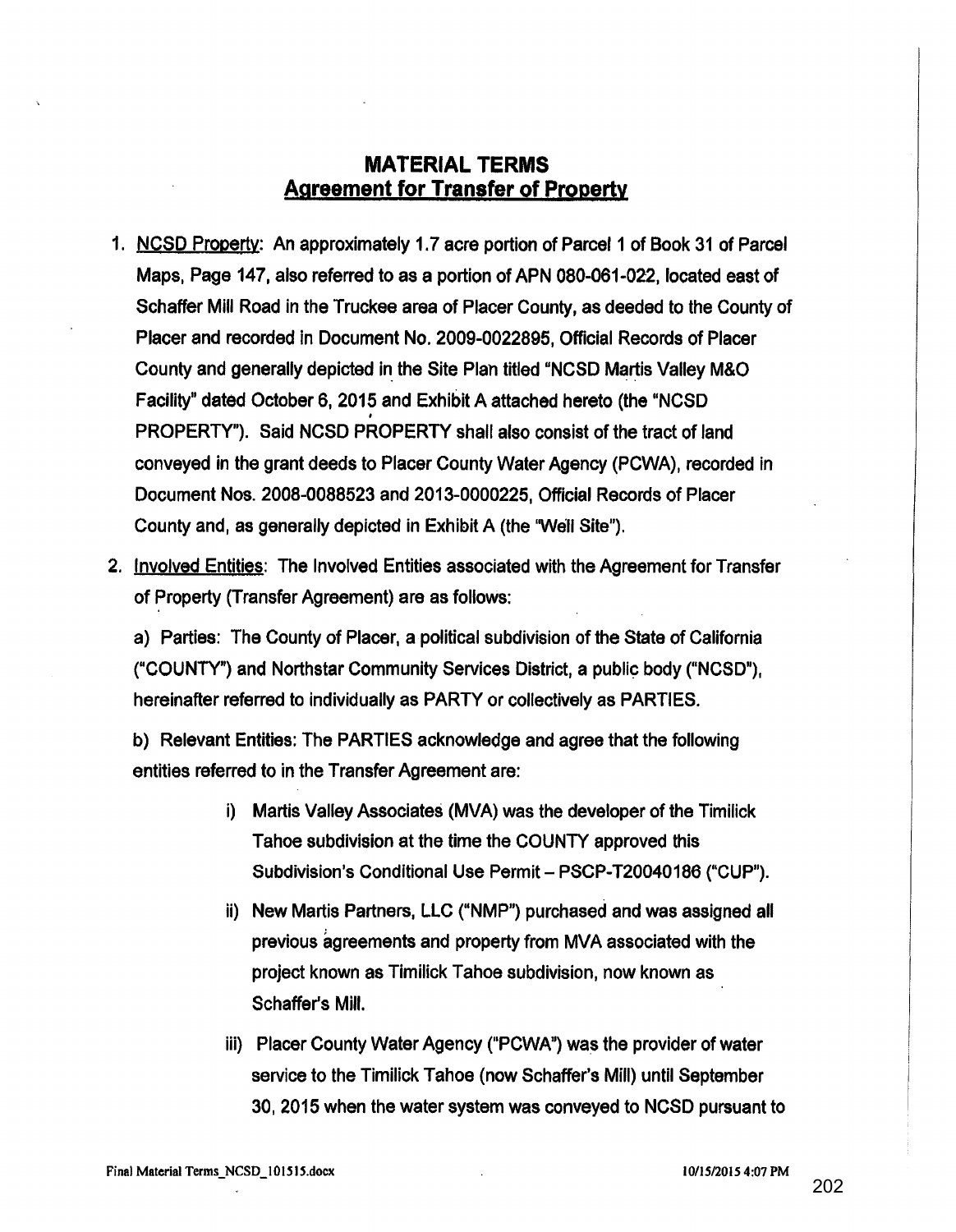the annexation of Zone 4 Area. PCWA held the rights and interest in the Well Site and was intended to be the grantee of the NCSD PROPERTY until the annexation resulted in the need to transfer the NCSD PROPERTY to NCSD.

- . 3. Existing Agreements: The following agreements will be referred to and addressed within the Transfer Agreement:
	- a) Facilities Agreement No 2273, as amended (collectively referred to as "Facilities Agreement") between NMP and PCWA among other conditions and obligations addressed provisions that relate to the quitclaim of Well Site to NMP.
	- b) Two separate Well Site Transfer/Water Supply Agreements (collectively referred to as the "Well Site Agreements"). 1) November 6, 2008 Well Site Agreement entered into between the County and MVA and recorded in Document No. 2008- 0087065, Official Records of Placer County; and, 2) January 2, 2013 unrecorded Well Site Agreement entered into between the County and with NMP, dated January 2; 2013 addressed the potential that the Well Site could be reverted to the COUNTY after the Well Site is quitclaimed to NMP.
- 4. Purpose of Agreement: The purpose of the Transfer Agreement is to provide for the transfer of the NCSD PROPERTY as conveyed through Grant Deed from COUNTY to NCSD. NCSD proposes to construct a maintenance and operation facility on the NCSD PROPERTY adjacent to and surrounding the existing Well Site. ·
- 5. Purchase Price: No cash consideration is required for this transfer. NCSD through the annexation of Zone 4 has assumed the obligation to provide water service to the Schaffer's Mill subdivision. Consequently, the CUP Condition of Approval No 53, as authorized by Placer County Board of Supervisors Resolution No. 2008-103 that provided for the transfer of the maintenance/service site to PCWA shall now apply to NCSD.
- 6. Escrow Opening: The transfer of the NCSD PROPERTY will be consummated by means of an escrow to be opened at Fidelity National Title Company, Order No. 1500675-LP, Attention Lori-Pynappel, 12010 Donner Pass Road, Suite 102,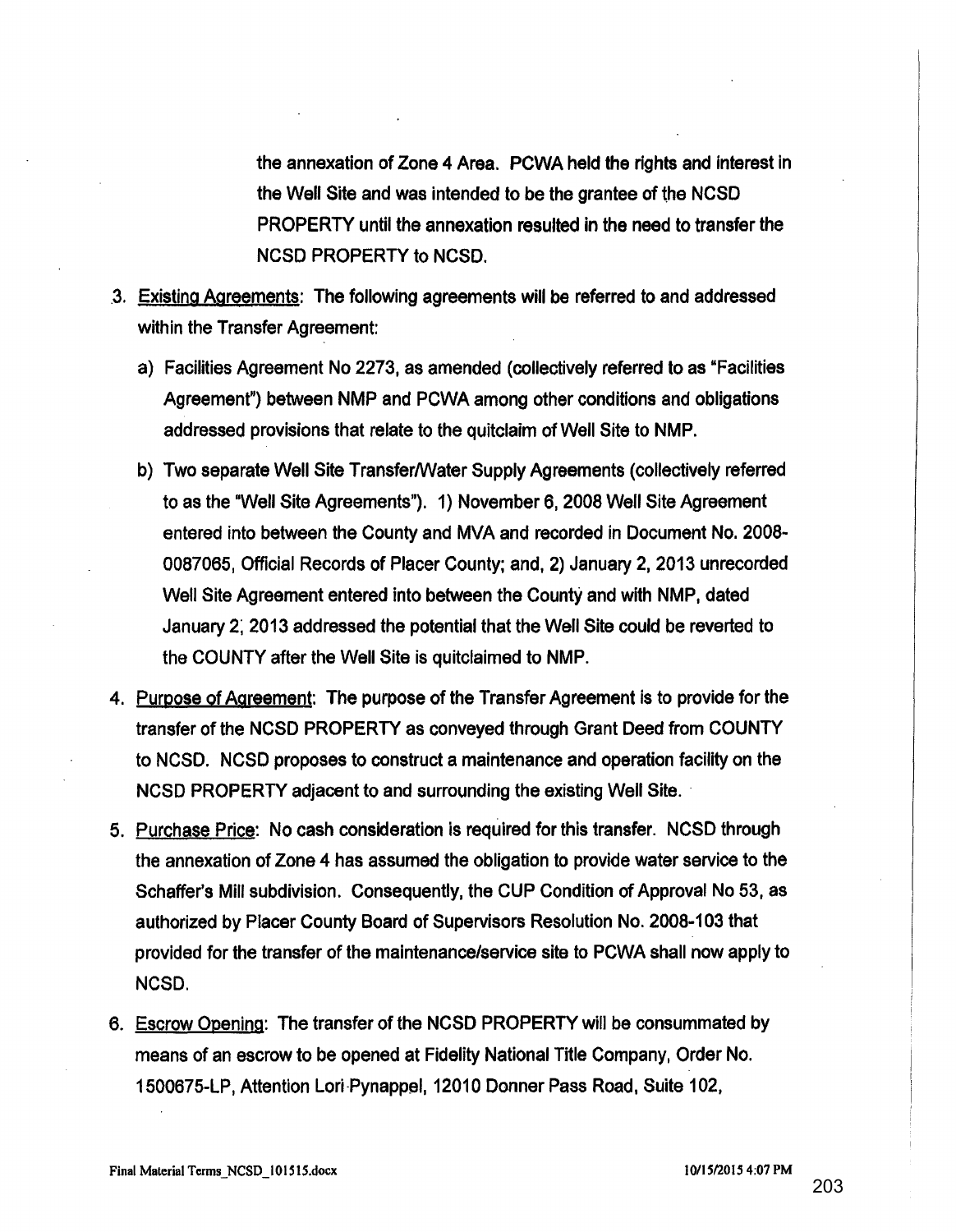Truckee, CA 96161, Telephone (530) 587-3845, Fax (530) 587-2947, ("Escrow Holder'') within five working days following the Effective Date of the Agreement.

- 7. Close of Escrow: On or before March 31, 2016 unless otherwise extended by mutual consent of the Parties.
- 8. Conditions Precedent: The Close of Escrow shall be conditioned on all of the following:
	- a) NCSD shall:
		- i) Deliver to the satisfaction of the COUNTY a legal description for the PROPERTY.
		- ii) NCSD's acceptance of the physical, environmental and title condition of the PROPERTY;
		- iii) NCSD shall deposit into Escrow:
			- (a) Documents removing the rights of NMP, as contained in the Facilities Agreements, for receiving the Well Site by quitclaim from PCWA, or its successor NCSD;
			- (b) a fully -executed road maintenance agreement providing NCSD's obligation to pay the COUNTY for NCSD's fair share of costs associated with the operations and maintenance of the Access Roadway; and,
			- (c) a 15-foot wide multi-purpose trail easement acceptable to COUNTY that runs the length of the NCSD PROPERTY and is parallel to the eastern boundary of the Schaffer Mill Road Right-of-Way.
	- b) The COUNTY shall deposit into Escrow:
		- i) The fully-executed and recordable document providing termination of the Well Site Agreements; and,
		- ii) Grant Deed for the NCSD PROPERTY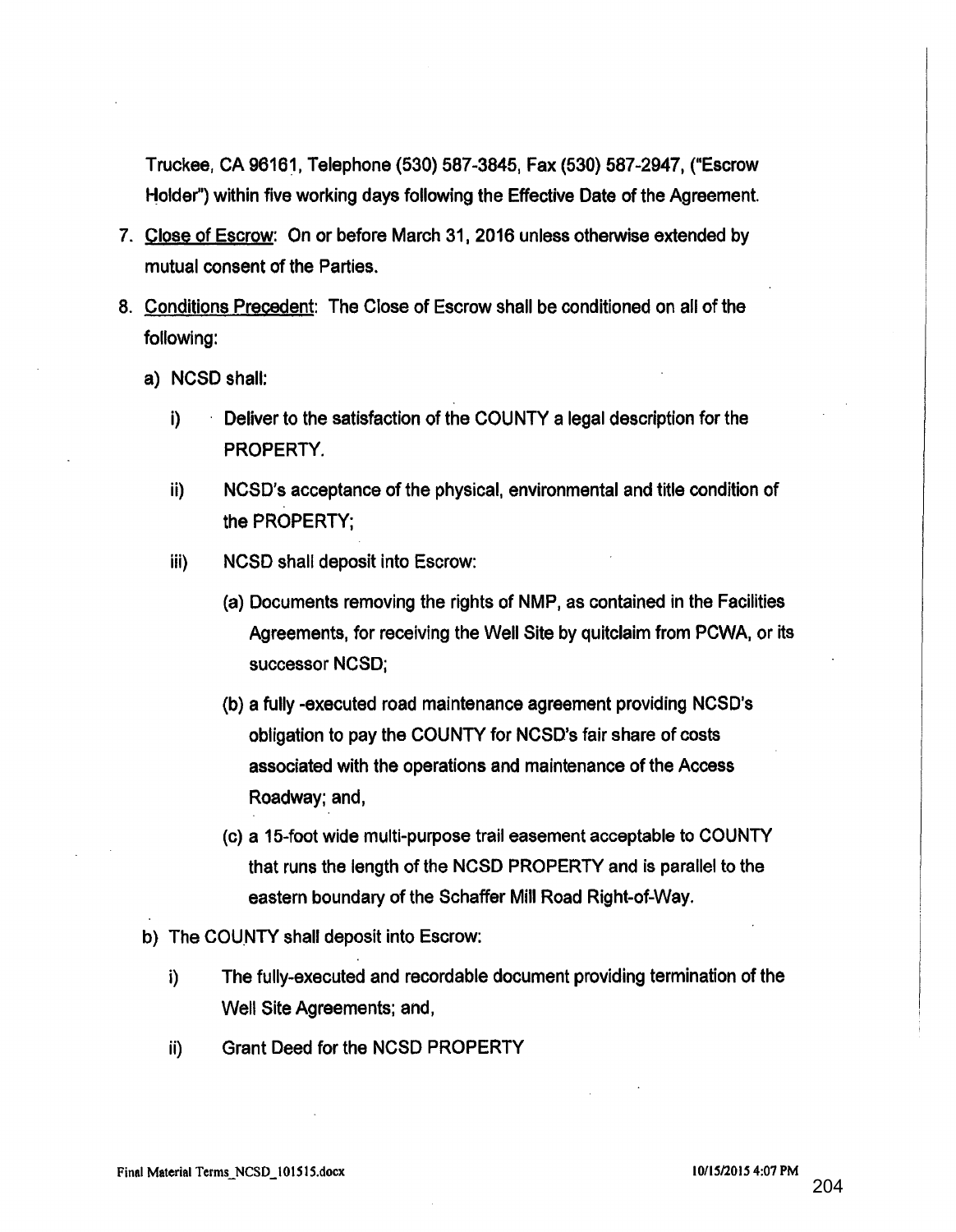- 9. Closing Costs: NCSD shall pay all escrow and title costs associated with this transaction, including the premium for title insurance as determined by NCSD. Such costs shall include recording fees, escrow fees, title insurance, transfer taxes, and all costs associated with clearing title. COUNTY and NCSD shall each pay its own legal and professional fees and fees of other consultants incurred with regard to this transaction.
- 10. Representations and Warranties: Each party acknowledges that the execution of this Agreement by the other is made in material reliance on each of the representations and warranties made in this Section. Each Party agrees that the NCSD PROPERTY is to be conveyed subject to this Agreement "as is" with no warranties of any kind, express or implied, with respect to the NCSD PROPERTY or the condition thereof. By closing this transaction, each Party hereby (1) releases the other from all damages, claims, liabilities and obligations, whether known or unknown, arising from or related to the NCSD PROPERTY or the condition thereof, including without limitation the title and physical condition of the NCSD PROPERTY, the presence or absence of Hazardous Materials in, on, under or affecting the NCSD PROPERTY, and the compliance of the NCSD PROPERTY with laws, ordinances, rules or regulations and (2) assumes all damages, claims, liabilities and obligations arising from or related to the presence or absence of Hazardous Materials in, on, under or affecting the NCSD PROPERTY, and the compliance of the NCSD PROPERTY with laws, ordinances, rules and regulations relating to the condition thereof. The Parties agree that each representation and warranty in this Section shall survive the Close of Escrow. NCSD agrees to accept the NCSD PROPERTY without any warranty or representation as to any approvals needed to use the NCSD PROPERTY for its proposed use. Approval of the Agreement by the COUNTY shall in no way constitute approval of NCSD proposed maintenance and operations facility on the NCSD PROPERTY, and County expressly reserves the right to condition and approve of or deny the same in accordance with applicable law.
- 11. Due Diligence: NCSD shall be permitted to investigate the NCSD PROPERTY in conformance with the Limited Right of Entry provisions of the Agreement, at its sole expense, to determine in the NCSD's sole and absolute discretion, the suitability of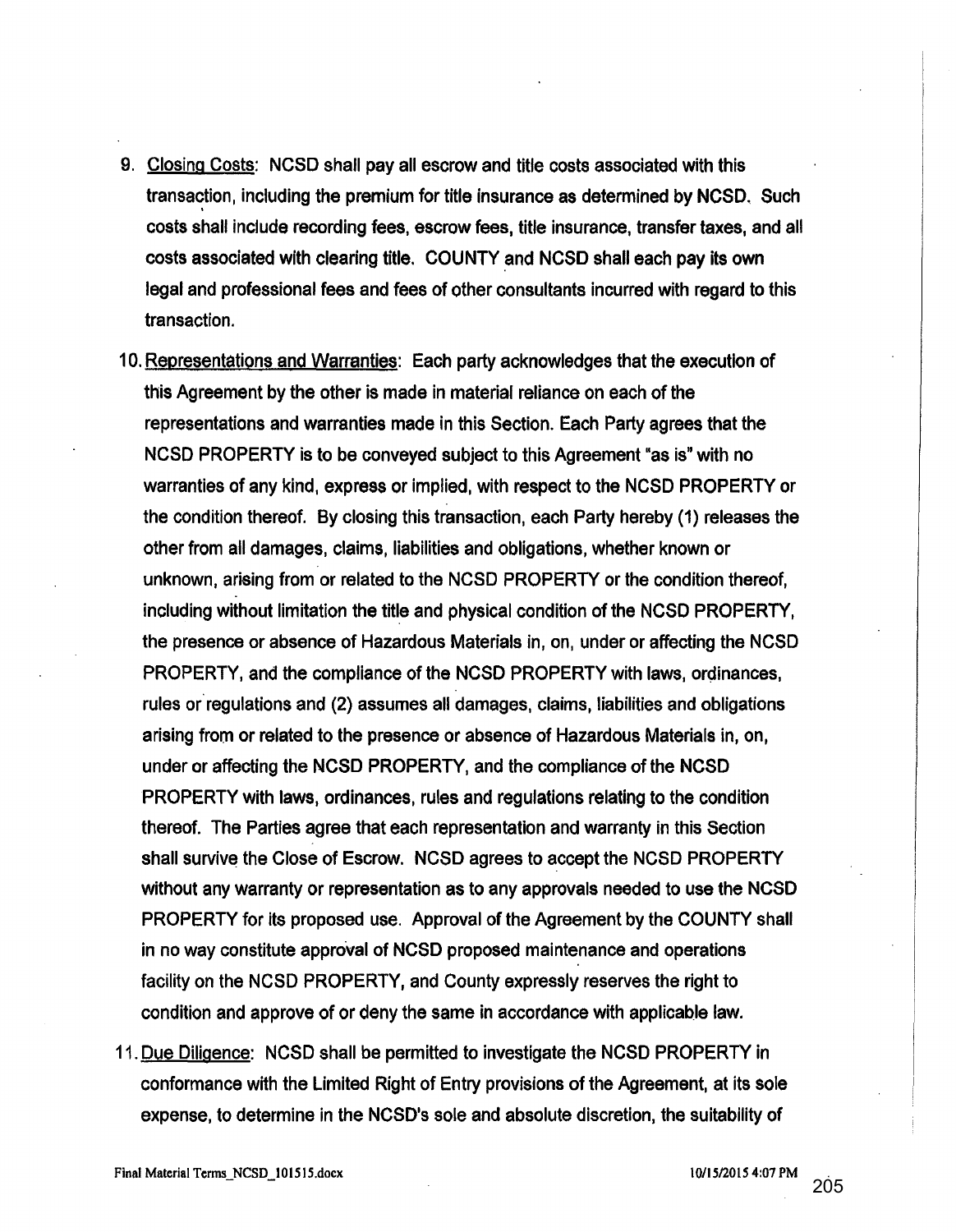the NCSD PROPERTY for its intended uses. Such Investigations may include boundary surveys, environmental assessments, soil tests, topography studies, etc. Copies of reports resulting from the work performed under this Agreement shall be provided at the request of COUNTY, at no cost to COUNTY.

### 12. Conditions Subsequent:

- a) Record of Survey. Within ninety (90) days after Recordation, NCSD shall file, or cause to be filed, with COUNTY, a Record of Survey showing survey monuments placed to delineate the boundary of the NCSD PROPERTY described in the Grant Deed and to the satisfaction of the Placer County Surveyor.
- b) Changes to Interests. Both PARTIES agree to grant easements to the other as needed to address necessary changes due to entry way changes to the access at the intersection of Schaffer Mill Road and the Access Roadway.
- c) Future Utilities. NCSD shall design and construct stub outs at the southern property boundary to enable COUNTY to establish utilities connections for future park site development on COUNTY property to the south. Utilities stub outs required shall be determined by COUNTY and may include water, sewer, gas, and dry utilities.

### THE REMAINDER OF THIS PAGE IS LEFT INTENTIONALLY BLANK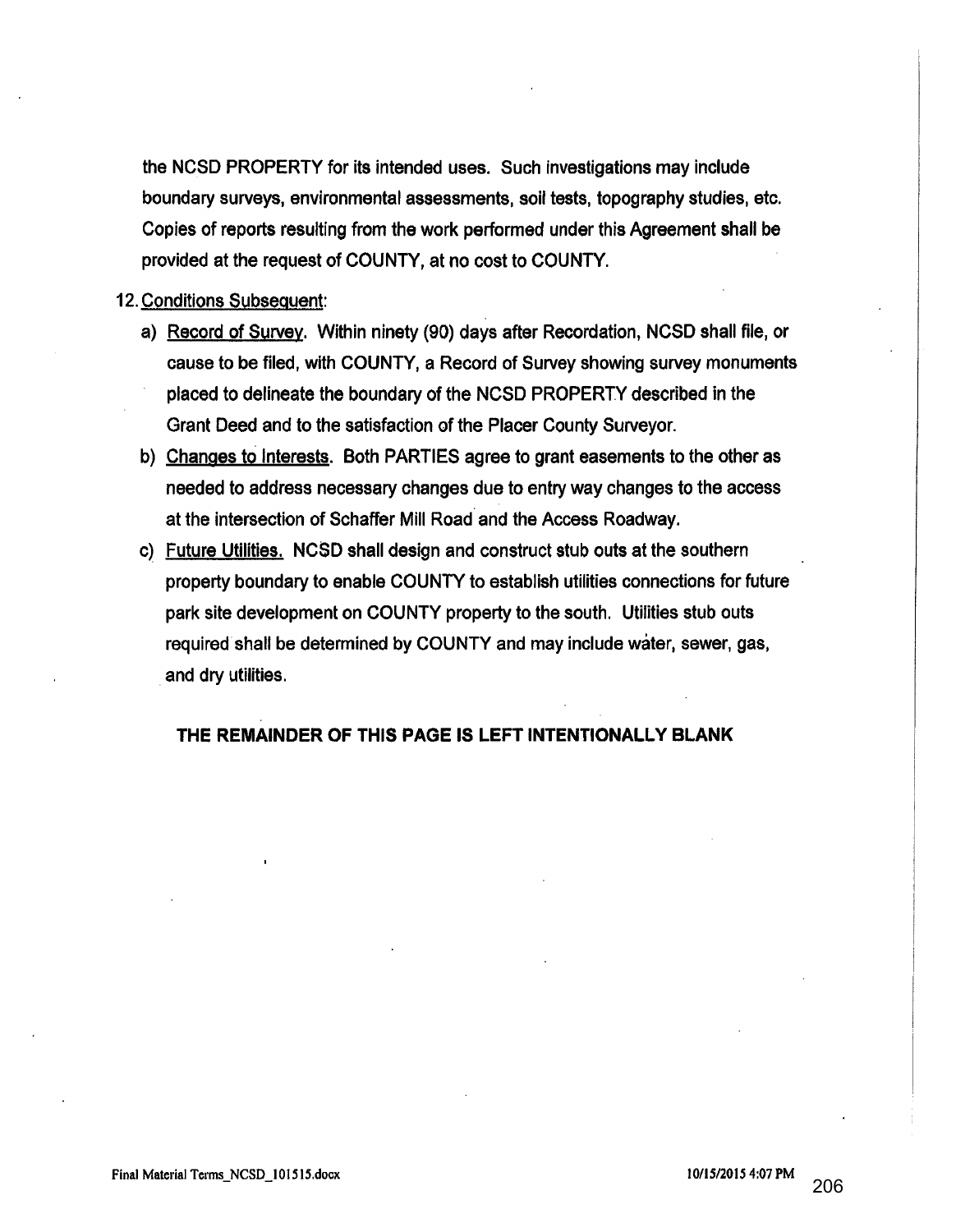NCSD accepts and agrees to the incorporation of the above Material Terms into the preparation of an Agreement for Transfer of Property. The Parties recognize and agree that the enforceability of the terms of any future Agreement for Transfer of Property shall be subject to prior approval by the Placer County Board of Supervisors or its designee, and Northstar Community Services District.

| <b>ACCEPTANCE OF MATERIAL TERMS</b> |       |
|-------------------------------------|-------|
| Bv                                  | Date: |
| Manare<br>Title:<br>ountry          |       |

| Date: | 10/21/15 |
|-------|----------|

By: Date: ----------

Title: